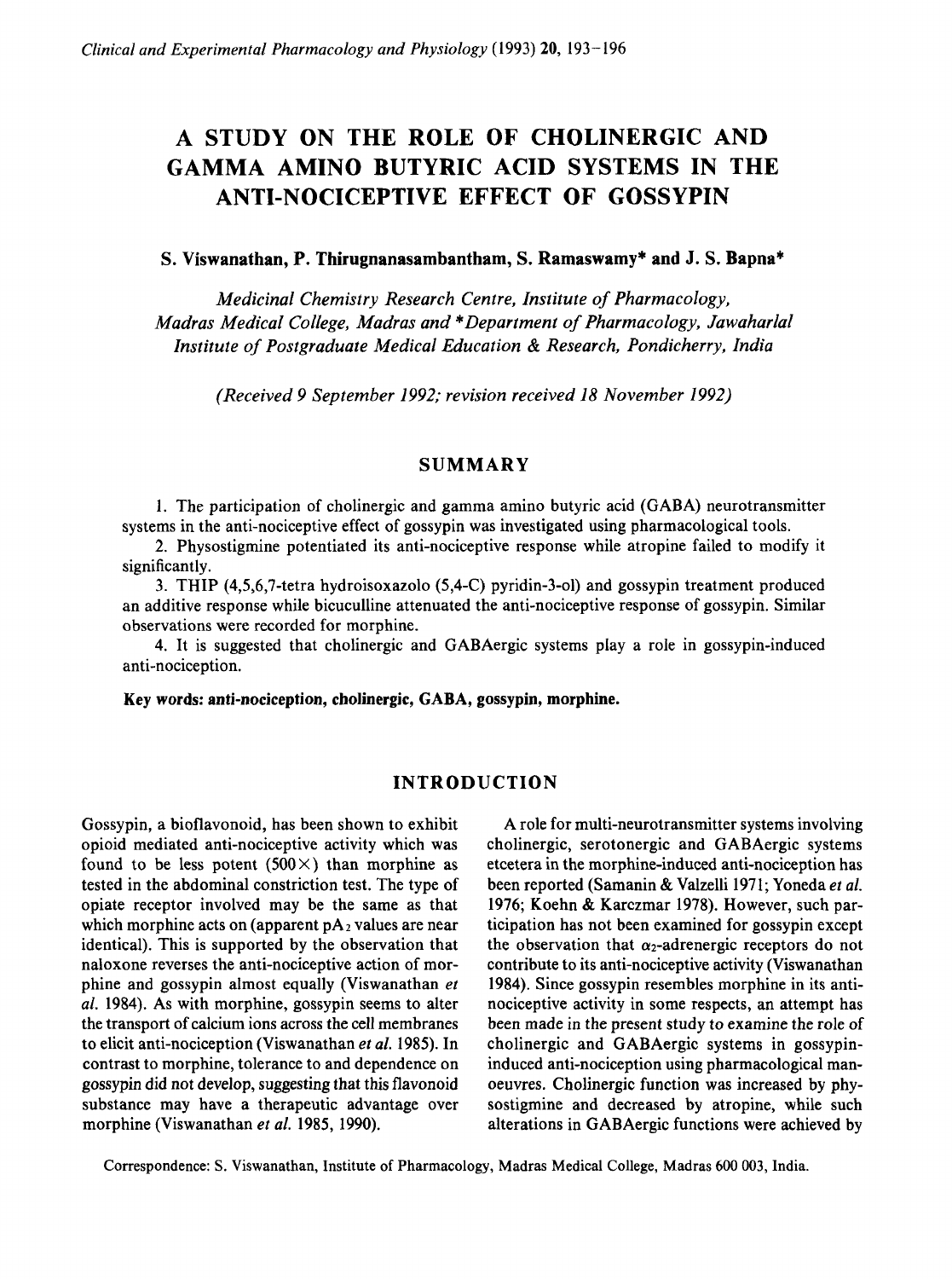THIP (4,5,6,7-tetra hydroisoxazolo (5,4-C) pyridin-3- 01) and bicuculline, respectively.

### **METHODS**

Male Swiss albino mice  $(20-25g)$  housed in our animal house at room temperature  $(25 \pm 2^{\circ} \text{C})$  with food and water *ad libitum* were used.

Anti-nociceptive effect was assessed using acetic acid-induced writhing assay (Koster *et al.* 1959). The number of writhings for 10 min after the injection of acetic acid  $(0.6\%; 10 \text{ mL/kg}, i.p.)$  were counted. Any significant reduction in the number of writhings as compared with saline treated animals was considered an anti-nociceptive response. It is expressed as per cent inhibition taking the number of writhings in saline treated animals as 100%.

The effect of morphine (0.1 mg/kg, i.p.), THIP  $(0.01 \text{ mg/kg}, i.p.)$  and gossypin  $(50 \text{ mg/kg}, i.p.)$  on acetic acid-induced writhing response was recorded by treating the animals with the above agents 15, **30**  or 60 min, respectively, prior to acetic acid challenge. The doses of morphine and gossypin used are the approximate  $ED_{50}$  doses. Additionally, their effect was recorded in animals exposed to physostigmine (0.01 mg/kg, i.p.), atropine sulfate (1.0 mg/kg, i.p.) or bicuculline **(2.0** mg/ kg, i.p.) **15** min prior to the anti-nociceptive agents. The effect of THIP (0.01  $mg/kg$ , i.p.) in animals pretreated with gossypin (50 mg; 60 min prior to THIP) or morphine  $(0.1 \text{ mg/kg})$ ; **15** min prior to THIP) was also noted. Since THIP is short-acting it was administered later than morphine or gossypin in these studies. The influence of the interacting agents viz. physostigmine, atropine and bicuculline in the doses employed on the acetic acidinduced writhing was studied in an independent group of animals. The time intervals for pretreatments and treatments were chosen from our earlier studies (Viswanathan *et al.* 1984; Ramaswamy *et al.* 1989). Drugs were dissolved in saline except bicuculline which was dissolved in acidified saline (0.1 mol/L HCl; 0.1 mL). Saline treated animals served as controls. The data were subjected to ANOVA followed by Dunnett's *t*-test for statistical analysis.

## **Drugs administered**

The drugs used were acetic acid, glacial (AR, Sarabhai, Vadodra, India), atropine sulfate and  $(+)$  bicuculline (Sigma, St Louis, MO, USA). Gossypin was extracted in our laboratory from *Hibiscus vitifolius* flowers according to the method of Rao and Seshadri (1946). The identity and purity of the compound were tested by a comparison of the melting point, thin layer chromatography and UV spectra with that of an authentic sample. Morphine sulfate (Govt Opium and Alkaloid Works, Ghazipur, India), physostigmine salicylate (Boehringer-Ingelheim) and THIP bitartrate (Sigma) were used.

#### **RESULTS**

Morphine (0.1 mg) and gossypin (50 mg) produced a significant reduction in the number of writhings while THIP (0.1 mg) produced an insignificant decrease (Table 1). Physostigmine (0.01 mg), atropine sulfate (1 mg) and bicuculline (2 mg) *per se* did not modify the number of writhings significantly. Physostigmine pretreatment significantly enhanced the inhibitory effect of morphine as well as gossypin to a great extent, whereas prior exposure to atropine failed to significantly modify such a response (Table 1). THIP (0.01 mg) *per se* had no pronounced effect on writhing response. However, at this dose it was found to produce an additive response with morphine (0.1 mg) or gossypin (50 mg) treatment. Bicuculline (2 mg) pretreatment attenuated the inhibitory effect of morphine and gossypin (Table 1).

## **DISCUSSION**

Several neurotransmitter systems, apart from exhibiting inherent anti-nociceptive activity, have been shown to make a significant contribution in morphine-induced anti-nociception. For example, cholinergic and GABAergic agents induce a potent antinociceptive response (Pedigo *et at.* 1975; Hill *et af.*  1981). Further, it has been established that morphine alters the functions of these neurotransmitter systems to elicit anti-nociception. (Jhamandas & Sutak 1974; Yoneda *et al.* 1976; Grognet *ez al.* 1983). Prolactin, an endocrine peptide, produced an opioid mediated antinociceptive response (Ramaswamy *et al.* 1983). **A** role for cholinergic and GABAergic systems in the action of prolactin has been noted (Ramaswamy *et al.* 1986, 1989).

Gossypin-induced anti-nociception resembled that induced by morphine, as it was attenuated by naloxone and the  $pA_2$  values for naloxone against gossypin are similar to those recorded for morphine (Viswanathan *et al.* 1984). These observations substantiate opioid modulation of gossypin-induced anti-nociception. The observation of this present study that physostigmine *per se* in subeffective doses potentiates gossypin antinociception, in a similar manner to morphine, indicates an involvement for cholinergic systems in this effect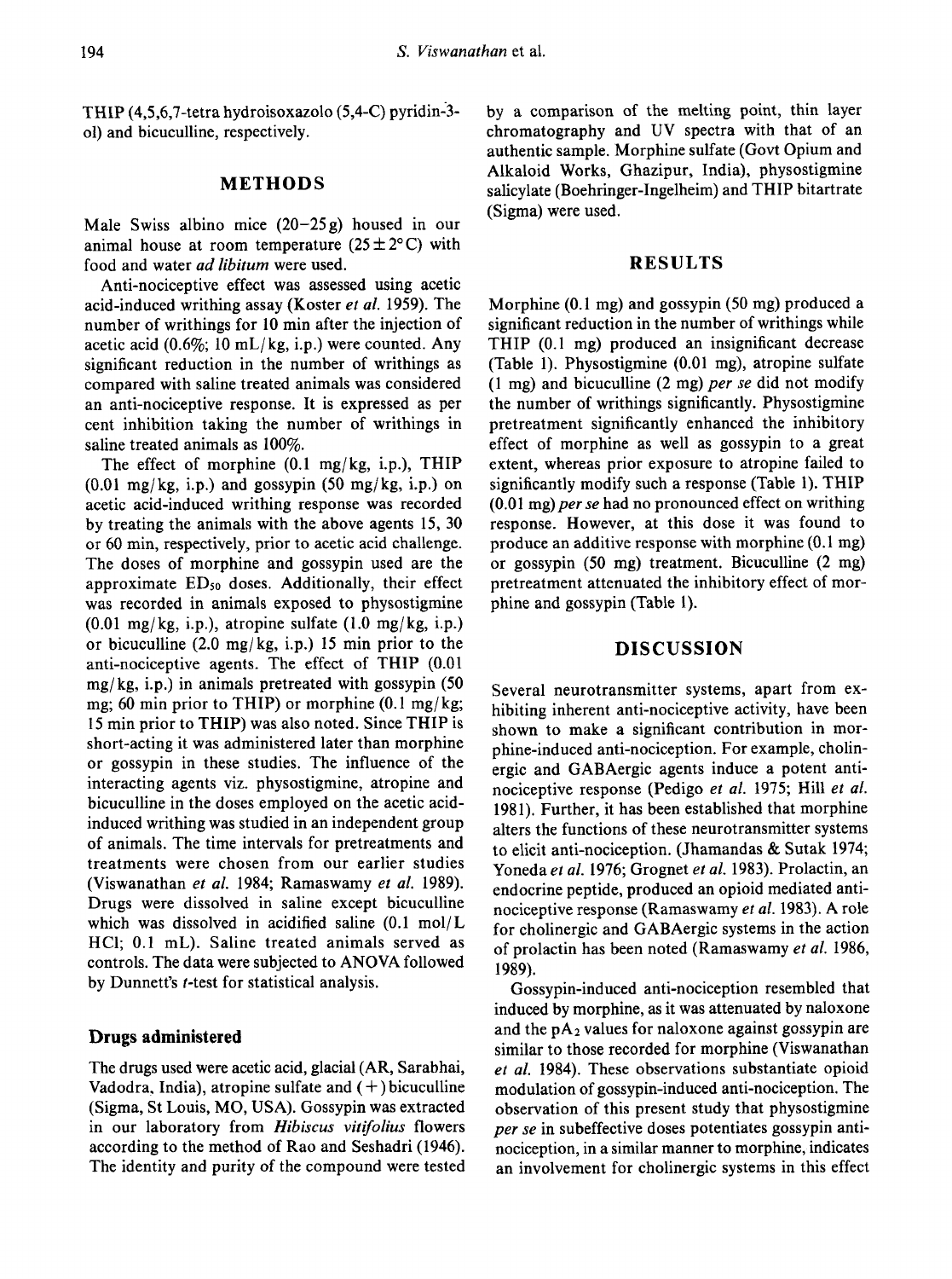| acid-induced writting in mice |                      |                               |                |
|-------------------------------|----------------------|-------------------------------|----------------|
| Pretreatment<br>(mg/kg)       | Treatment<br>(mg/kg) | No. writhings                 | $%$ inhibition |
| Saline                        | Saline               | $23.7 \pm 0.9$                |                |
| Saline                        | Gossypin 50.0        | $12.3 \pm 0.7*$               | 48.2           |
| Saline                        | Morphine 0.1         | $11.8 \pm 1.2*$               | 50.3           |
| Physostigmine 0.01            | Saline               | $21.9 \pm 1.1$                | 10.2           |
| Atropine 1.0                  | Saline               | $22.4 \pm 0.8$                | 5.5            |
| Physostigmine 0.01            | Morphine 0.1         | $4.8 \pm 0.4$ <sup>*1</sup>   | 79.2           |
| Physostigmine 0.01            | Gossypin 50.0        | $3.4 \pm 0.7$ <sup>*1</sup>   | 85.7           |
| Atropine 1.0                  | Morphine 0.1         | $13.7 \pm 0.9*$               | 42.8           |
| Atropine 1.0                  | Gossypin 50.0        | $15.9 \pm 0.4*$               | 33.0           |
| Saline                        | THIP 0.01            | $19.7 \pm 0.9$                | 16.9           |
| Bicuculline 2.0               | Saline               | $20.7 \pm 1.2$                | 12.7           |
| Morphine 0.1                  | <b>THIP 0.01</b>     | $7.8 \pm 0.7$ <sup>*1</sup>   | 67.1           |
| Gossypin 50.0                 | THIP 0.01            | $6.3 \pm 0.5$ <sup>*1</sup>   | 73.5           |
| Bicuculline 2.0               | Morphine 0.1         | $18.4 \pm 0.8$ *              | 22.4           |
| Bicuculline 2.0               | Gossypin 50.0        | $17.3 \pm 0.6$ * <sup>†</sup> | 27.1           |

**Table 1.** The influence of cholinergic and GABAergic agents on the changes induced by morphine and gossypin on the acetic acid-induced writhing in mice

All values mean  $\pm$  s.e.m. of six experiments.

*\*P<O.Ol* as compared with saline-saline value (t-test; 10 d.f.).

 $P < 0.05$  as compared with their respective saline pretreatment value (*t*-test; 10 d.f.).

of gossypin. However, atropine failed to attenuate the anti-nociceptive effect of gossypin significantly. A similar response was observed for morphine in this, and an earlier study (Koehn & Karczmar 1976), and also for prolactin (Ramaswamy *et al.* 1986). This particular aspect is difficult to explain with the available data and deserves detailed investigation.

The additive response (recorded with THIP; subthreshold dose) of the gossypin-induced anti-nociception and the antagonism of the same by bicuculline strongly suggest that the GABAergic transmitter system contributes to this action of gossypin, as has been observed for morphine.

The findings of the present study suggest that multineurotransmitter pathways might be involved in gossypin-induced anti-nociception. While a role for cholinergic and GABAergic systems were indicated in this investigation, further studies on the involvement of other neurotransmitter systems would be worthwhile.

### **REFERENCES**

- **Grognet, A., Hertz, F.** & **Defeudis, F.** V. (1983) Comparison of the analgesic actions of THIP and morphine. *General Pharmacology,* **14,** 585-589.
- Hill, **R. C., Maure, R., Buescher, H.** H. & **Roemer, D.**  (1981) Analgesic properties of the GABA mimetic THIP. *European Journal of Pharmacology,* **69,** 221 -224.
- **Jhamandas, K.** & **Sutak, M.** (1974) Modification of brain acetylcholine release by morphine and its antagonists in normal and morphine dependent rats. *British Journal of Pharmacology,* 50,57-67.
- **Koehn, G. L.** & **Karczmar, A. G.** (1978) Effect of diisopropyl phosphofluridate on analgesia and motor behavior in the rat. *Progress in Neuro- Psychopharrnacology, 2,*  169-177.
- **Koster, R. M., Anderson, M.** & **DeBeer, A. J.** (1959) Acetic acid for analgesic screening. *Federation Proceedings,* **18,**  412.
- **Pedigo, N. W., Deway, W. L.** & **Harris, L. S.** (1975) Determination and characterization **of** the anti-nociceptive activity of intraventricularly administered acetylcholine in mice. *Journal of Pharmacology and Experimental Therapeutics,* **193,** 845-852.
- **Ramaswamy, S., Pillai, N. P.** & **Bapna, J. S.** (1983) Analgesic effect of prolactin: Possible mechanism of action. *European Journal of Pharmacology,* **96,** 17 **1** - 173.
- **Ramawamy, S., Rajasekaran, M., Madusudhana Rao, K.**  & **Bapna, J. S.** (1986) The influence of cholinergic agents on the analgesic activity of prolactin and metaclopramide. *IRCS Medical Sciences,* 14,994.
- **Ramaswamy,** *S.,* **Suthakaran, C.** & **Bapna, J. S.** (1989) Role of GABAergic system in prolactin analgesia. *Clinical and Experimental Pharmacology and Physiology,* **16,**  893-896.
- **Rao, K.** V. & **Seshadri, T. R.** (1946) Colouring matters of the flowers of *Hibiscus vitifolius. Proceedings of the Indian Academy of Sciences,* **24,** 352-356.
- **Samanin, R.** & Valzelli, **L.** (1971) Increase of morphine-